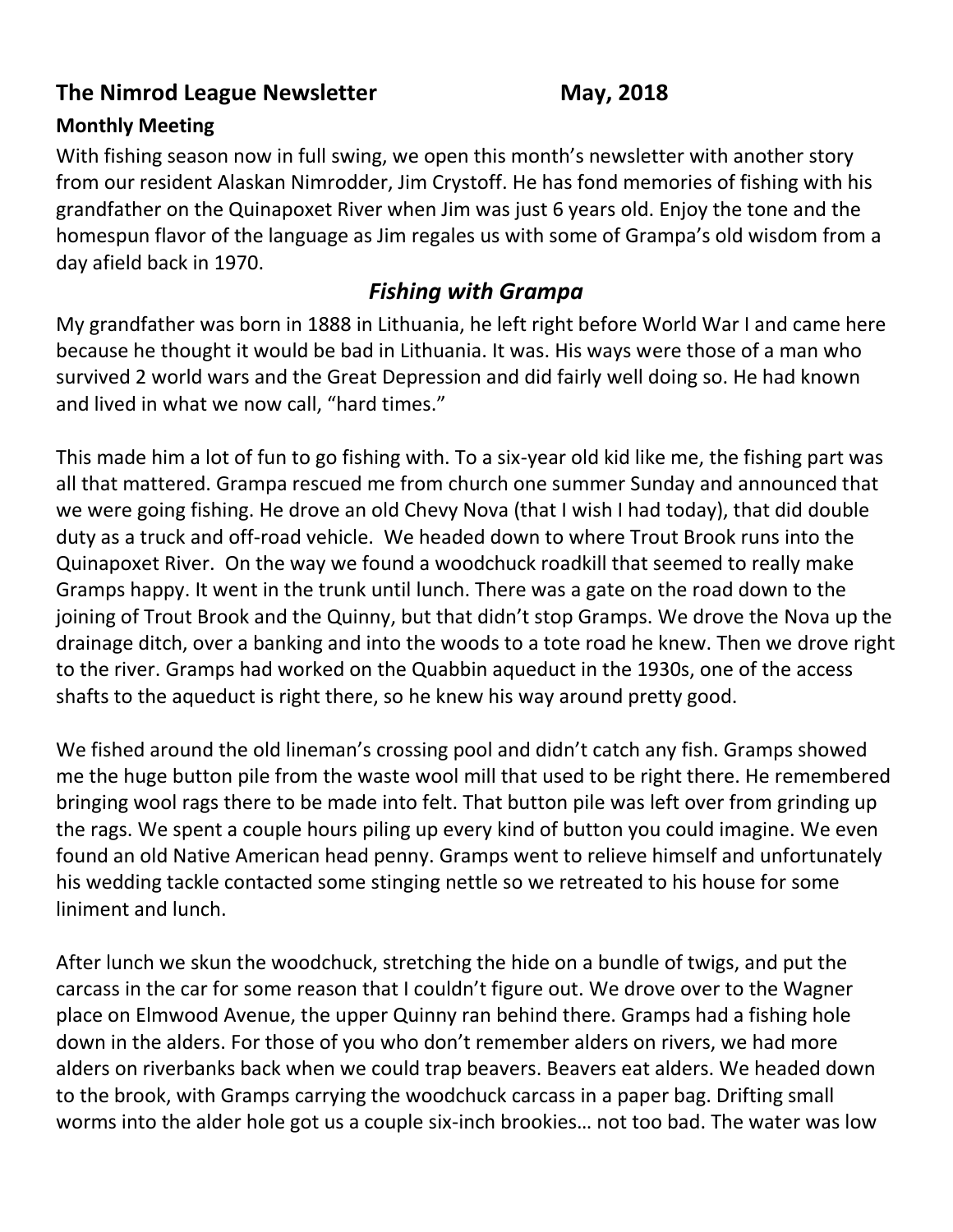though, and the rest of the fish spooked to sulk in the recesses of the alders. Next thing I knew Gramps was wading right into the brook and hanging the woodchuck carcass in the alders right above the middle of the brook. He announced that we would return next Saturday and didn't say anything else about it. I shrugged and said, "Okay." …The ways of adults are mysterious to a six-year old...

Sure enough, next Saturday found us back at the alder hole looking at a woodchuck-shaped mass of maggots hanging over the brook. They were falling into the water and I bet every trout in Jefferson was there to eat them. We drifted little fish worms down in there, caught six nice brookies, and left the rest to enjoy their feast.

Gramps never went to academic school as far as we could tell, but he sure was smart.

\_\_\_\_ Jim Crystoff

Thanks for the story, Jim! Isn't ironic that your buddy, EJ is our "Roadkill Chairman"! We'll enjoy some moose and deer from the state procured by EJ at our Game Dinner this month! Our meal though, will be much better than the trout's!

To everyone, please send me any outdoor stories you may have. We'd love to hear about your latest exploits! I'll serve as editor and get the story into a presentable format, subject to your approval before publishing. Please email me, Chris Erali, at [eralic23@gmail.com](mailto:eralic23@gmail.com)

Monthly Meetings are always the 2<sup>nd</sup> Tuesday of the month at the Clubhouse – **Next Meeting: May 8, 2018**. Make it a point to attend if you can. From 6:00 – 6:45 pm for a cocktail and socializing – then we serve the best \$5 meal in town! Club business discussed with occasional guest speakers from 7:15 - 8:30 ish. It is usually an early night unless someone gets longwinded…

At this month's Eboard meeting, Maryanne Lane's Secretary's report was followed by Cindy Smith's Treasury update. Both were unremarkable, and all is in order in both departments. We as usual received the 8 Point Sportsmen's Club newsletter.

### **Speakers**

Please let us know if you have a suggestion for a speaker at a future meeting.

## **Monthly Safety Tip and Topic for Discussion:**

**"Only paper targets are allowed at the rifle range."**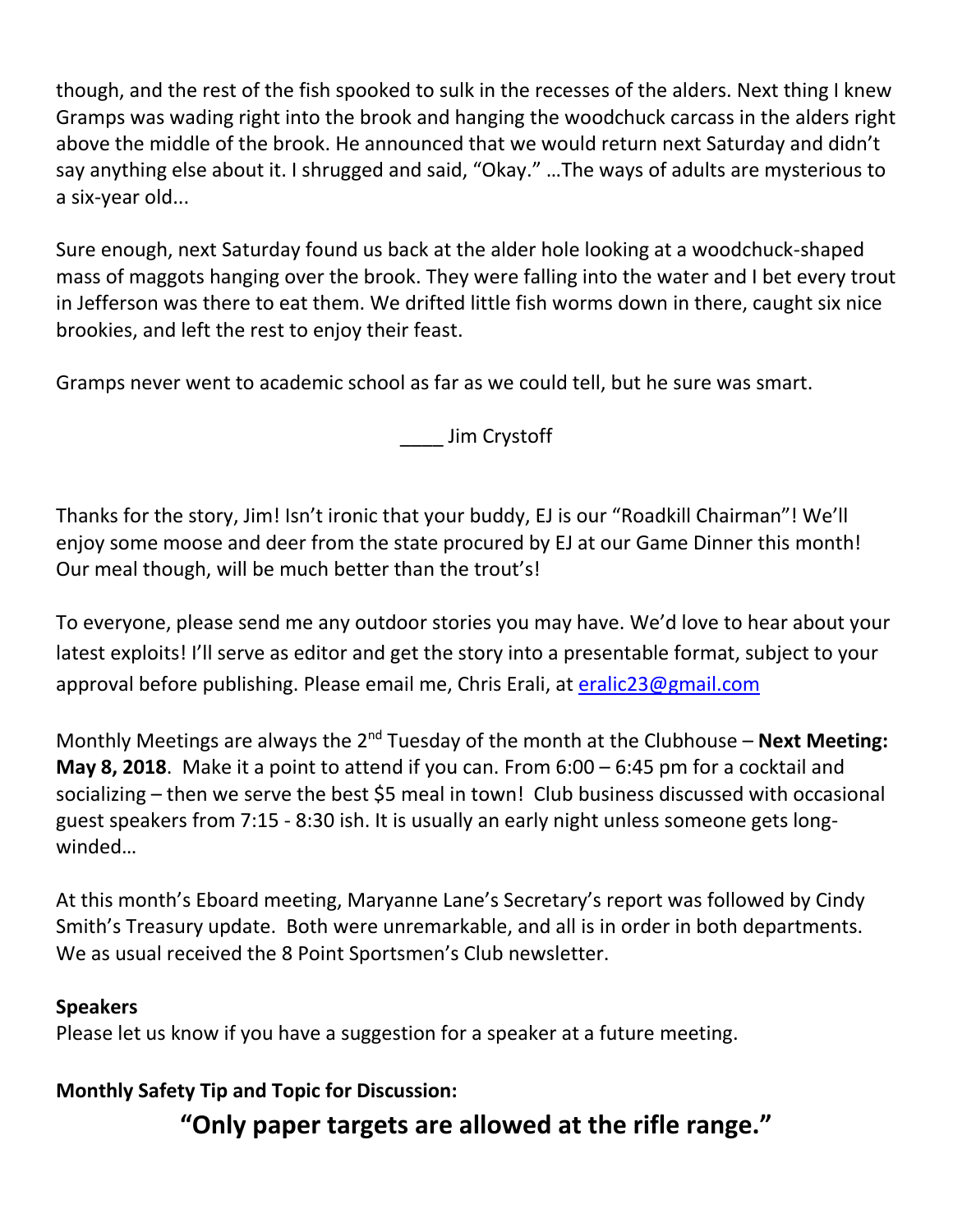#### **New Business**

Spending plans for the various departments of our club will be presented again at the next Eboard meeting. EJ is still looking for donations for our Yankee Swap at the Game Dinner. Some good advice was to check out yard sales for low cost donations!!!

## **Old and Unfinished:**

Maryanne brought up applying for a grant for a bee pollinator garden. The idea of making it part of a Memorial Garden was raised. The board had discussed this in the past as an option to give families of a deceased member. There was much discussion but to create a new hillside garden right now is too big of a job. We are focusing on more pressing Grounds projects at present.

We **NEED MORE VOLUNTEERS** to assist with maintaining our grounds.

# **Grounds Clean-Up Day: Saturday, May 12, 2018**

**Conservation Camp:** Ages 13-17, early August, Mass Fish and Wildlife

**"MJCC" Mass Junior Conservation Camp** WCL sends 3 members.

**Scholarship:** We have 4 applications. Not all of them are complete, but we have 2 good candidates. We will present the names at the next general meeting.

## **Membership**

The Board accepted the following people as candidates for membership with a vote scheduled at the next general meeting: David Parker, John Howland, Donald Bryden and Craig Jordan. To our 4 new prospective members, please join us on **our next general monthly meeting,** 

**Tuesday, May 8**, **2018,** when we welcome you to our club.

## **Board of Trustees**

No Report

# **Trap/Skeet**

Kudos and a big thank you to Dave Fillow, Greg McIntyre, Paul Frasier, Ron Lesniak, Dave Wilson, Carlo Cappuccio, Charlie Stoneham, Neil Hassett, and Kevin Chviruk for their help in making another successful Ham Shoot this past Sunday. The club netted \$813.00. In June we will start a Trap League for the summer months. The fee will be \$30.00 and we'll have a nice dinner at the end.

The committee will need \$6,500.00-\$7,500.00 to keep our supply of targets where it needs to be. The order will most likely be for a half load.

### **Kitchen**

The kitchen is in good shape and being kept clean. Pat Orrell reports that the meat slicer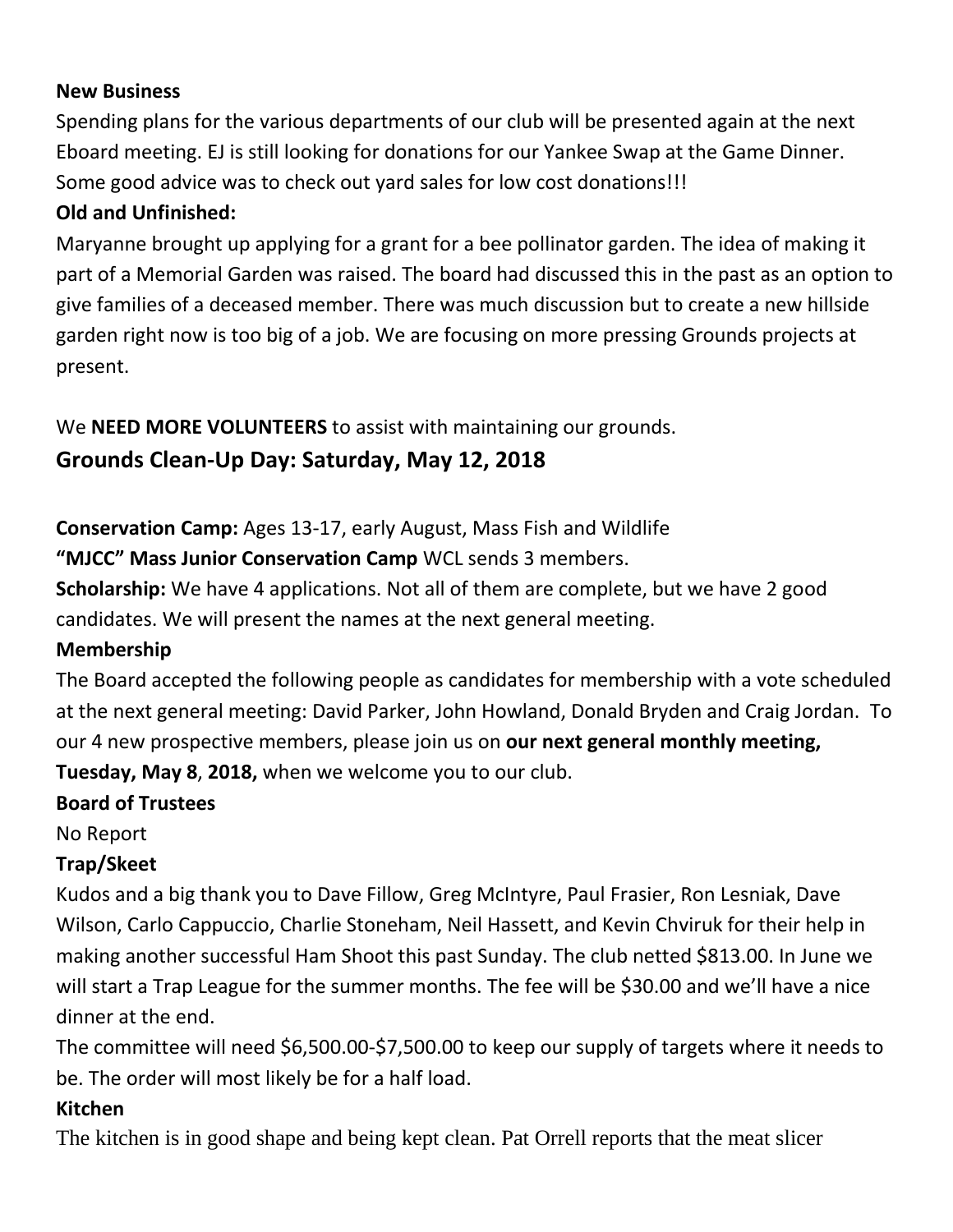has been repaired and cleaned. A reminder to all that this is an expensive, heavy piece of equipment. It must be cleaned in place and does not dismantle. Watch your fingers! It is VERY SHARP!

Upcoming chefs for our dinners are Pat Orrell in May, and he is looking for volunteers to help, Doug King in June, we need someone to volunteer for July, and Bruce Ebbeson in September. Regarding donations for our game dinner, if you have any game, leave it in the refrigerator and call Bruce at (508) 853-1589. He will vacuum package it for the freezer to prevent freezer burn and keep it fresh for our dinner. Thanks!

# **Upcoming Event: Game Dinner on May 20, 2017**

Any volunteer help is welcome for this event. There will be preparation a couple of days ahead and the day of the dinner as well. Finally, following dinner we'll need a clean-up crew. Contact Bruce if you'd like to volunteer. No culinary skills required. Call Bruce if interested.

## **Rifle Range**

Tom reports that trash is being brought in and shot up. There was a discussion of the idea of solar panels being installed to run video cameras. The issue was tabled until a future date. Tom and the committee have been gathering information for the orientation program. Good progress is being made. Again, there have been times when the range is being used without following proper protocol. **If you use the range, please put the flag up and close and lock the gate.** When you finish, **please pick up all your spent brass,** and then on your way out, **lower the flag and close and lock the gate.** Unless there is an event **the gate should be kept closed and locked at all times.**

# **Women on Target: May 6, 2018**

Coffee and doughnuts in the morning followed by lunch at noon. Cindy has assignments for the kitchen. All volunteers should be at there posts by 1:00 PM.

# **House**

No report.

# **Executive Board**

This month's meeting adjourned at 9:35 PM. We aim for the newsletter to convey the highlights. E Board meetings are held at 7 PM the last Tuesday of the month. Members are welcome if you would like to come and observe our club's operation. Our membership can be very proud of the board and the time and effort that is made by everyone to keep our club running smoothly. Member concerns are always addressed. Many times, one board member will inform others that a single club member voiced a certain matter that he/she found troubling. Our club can rest assured that any points brought up by a member are ALWAYS brought to the attention of the entire board.